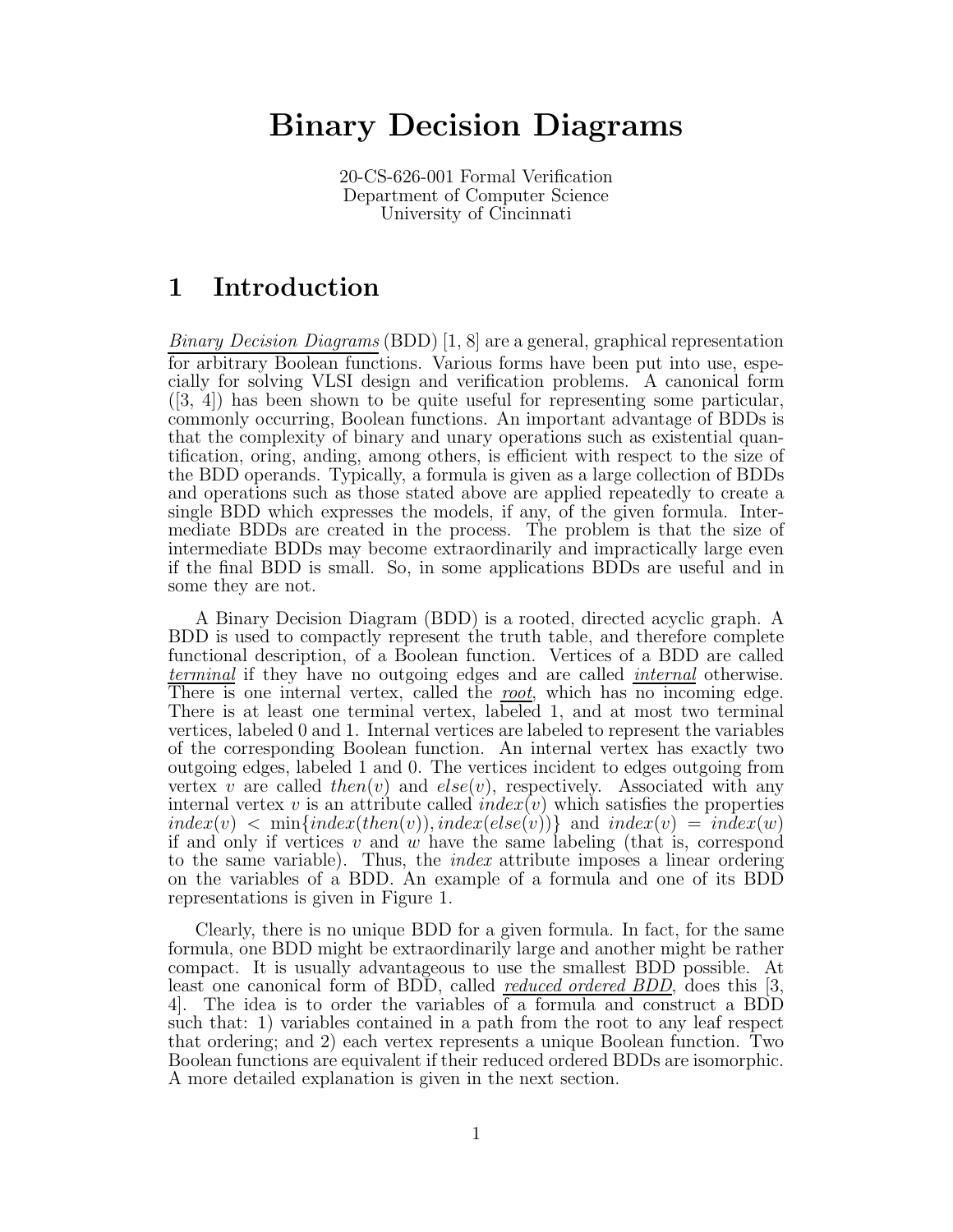

Figure 1: The formula  $(v_1 \vee \neg v_3) \wedge (\neg v_1 \vee v_2) \wedge (\neg v_1 \vee \neg v_2 \vee v_3)$  represented as a BDD. The topmost vertex is the root. The two bottom vertices are terminal vertices. Edges are directed from upper vertices to lower vertices. Vertex labels (variable names) are shown inside the vertices. The 0 branch out of a vertex labeled v means v takes the value 0. The 1 branch out of a vertex labeled v means v takes the value 1. The *index* of a vertex is, in this case, the subscript of the variable labeling that vertex.

## 2 Binary Decision Diagrams

In this section the associated BDD data structure and efficient operations on that data structure are discussed. Attention is restricted to Reduced Ordered Binary Decision Diagrams (ROBDDs) due to its compact, efficient, canonical properties.

A ROBDD is a BDD such that: 1) There is no vertex v such that  $then(v)$  =  $else(v); 2)$  The subgraphs of two distinct vertices v and w are not isomorphic. A ROBDD represents a Boolean function uniquely in the following way (symbol v will represent both a vertex of a ROBDD and a variable labeling a vertex). Define  $f(v)$  recursively as follows:

- 1. If v is the terminal vertex labeled 0, then  $f(v) = 0$ ;
- 2. If v is the terminal vertex labeled 1, then  $f(v) = 1$ ;
- 3. Otherwise,  $f(v) = (v \wedge f(then(v))) \vee (\neg v \wedge f(else(v))).$

Then  $f(root(v))$  is the function represented by the ROBDD. A Boolean function has different ROBDD representations, depending on the variable order imposed by *index*, but there is only one ROBDD for each ordering. Thus, ROBDDs are known as a canonical representation of Boolean functions. From now on we will use BDD to refer to a ROBDD.

A data structure representing a BDD consists of an array of Node objects (or nodes), each corresponding to a BDD vertex and each containing three elements: a variable label v, then(v), and  $else(v)$ , where the latter two elements are BDD array indices. The first two nodes in the BDD array correspond to the 0 and 1 terminal vertices of a BDD. For both,  $then(...)$  and  $else(...)$  are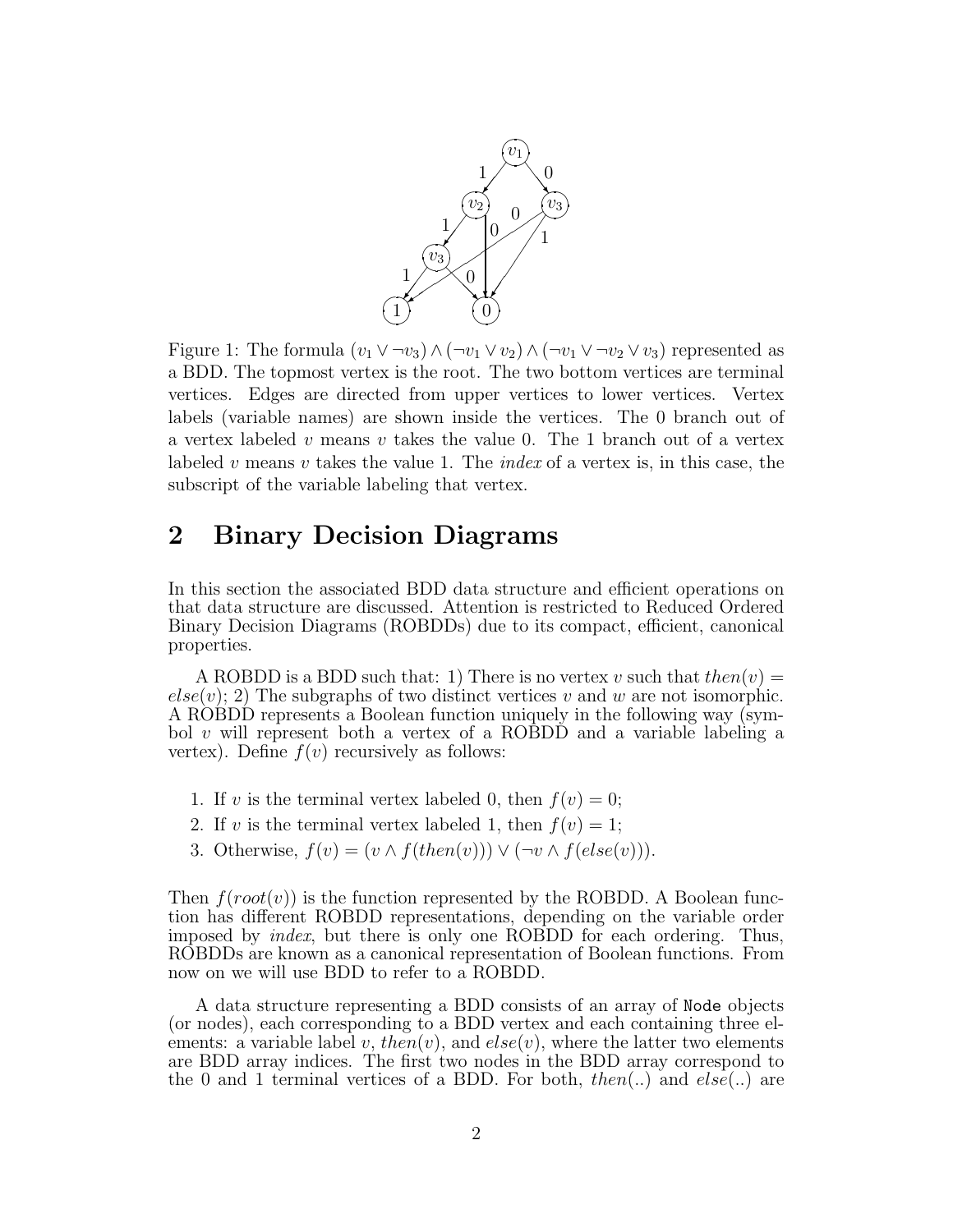empty. We will use  $terminal(1)$  and  $terminal(0)$  to denote the BDD array locations of these nodes. All other nodes fill up the remainder of the BDD array in the order they are created. A node that is not in the BDD array can be created, added to the BDD array, and its array index returned in constant time. We denote this operation by  $node = createNode(v, t, e)$ , where node is the array index of the newly created node, t is then(v) and e is  $else(v)$ , both BDD array indices. A hashtable is maintained for the purpose of finding a node's array location given  $v, t, e$ . If no such node exists, createNode is called to create and insert it. Otherwise, its array location is returned from the hashtable. We use  $\text{lookup}(\langle v, t, e \rangle)$  to represent this operation. If  $\text{lookup}$ returns null then the node does not exist, otherwise lookup returns its BDD array location. We use insert( $\langle v, t, e \rangle$ , node) to represent the act of inserting the node BDD array index into the hashtable at key  $\langle v, t, e \rangle$ . The procedure findOrCreateNode for returning the BDD array index of a node is shown in Figure 2.

The main BDD construction operation is to find and attach two descendent nodes (then(v) and  $else(v)$ ) to a parent node (v). The procedure findOrCreateNode is used to ensure that no two nodes in the final BDD data structure represent the same function. The procedure for building a BDD data structure is buildBDD, shown in Figure 2. It is assumed that variable indices match the value of index applied to that variable (thus,  $i = index(v_i)$ ). The complexity of buildBDD is proportional to the number of nodes that must be created. In all interesting applications, many BDDs are constructed. But they may all share the BDD data structure above. Thus, a node may belong to many BDDs.

The operations reduce<sub>1</sub> and reduce<sub>0</sub>, shown in Figure 4 will be used to describe several important BDD operations in subsequent sections. Assuming v is the root of the BDD representing f, the operation reduce<sub>1</sub> $(v, f)$  returns f constrained by the assignment of 1 to variable v and  $reduce_0(v, f)$  returns f constrained by the assignment of 0 to the variable  $v$ .

Details on performing the common binary operations of ∧ and ∨ on BDDs will be ignored here. The reader may refer to [2] for detailed descriptions. We only mention that, using a dynamic programming algorithm, the complexity of these operations is proportional to the product of the sizes of the operands and the size of the result of the operation can be that great as well. Therefore, using ∧ alone, for example (as so many problems would require), could lead to intermediate structures that are too large to be of value. This problem is mitigated somewhat by operations of the kind discussed in the next four subsections, particular existential quantification.

The operations considered next are included not only because they assist BDD oriented solutions but mainly because they can assist search-oriented solutions when used properly. For example, if inputs are expressed as a collection of BDDs, then they may be preprocessed to reveal information that may be exploited later, during search. In particular, inferences may be determined and used to reduce input complexity. The next four sections emphasize this role.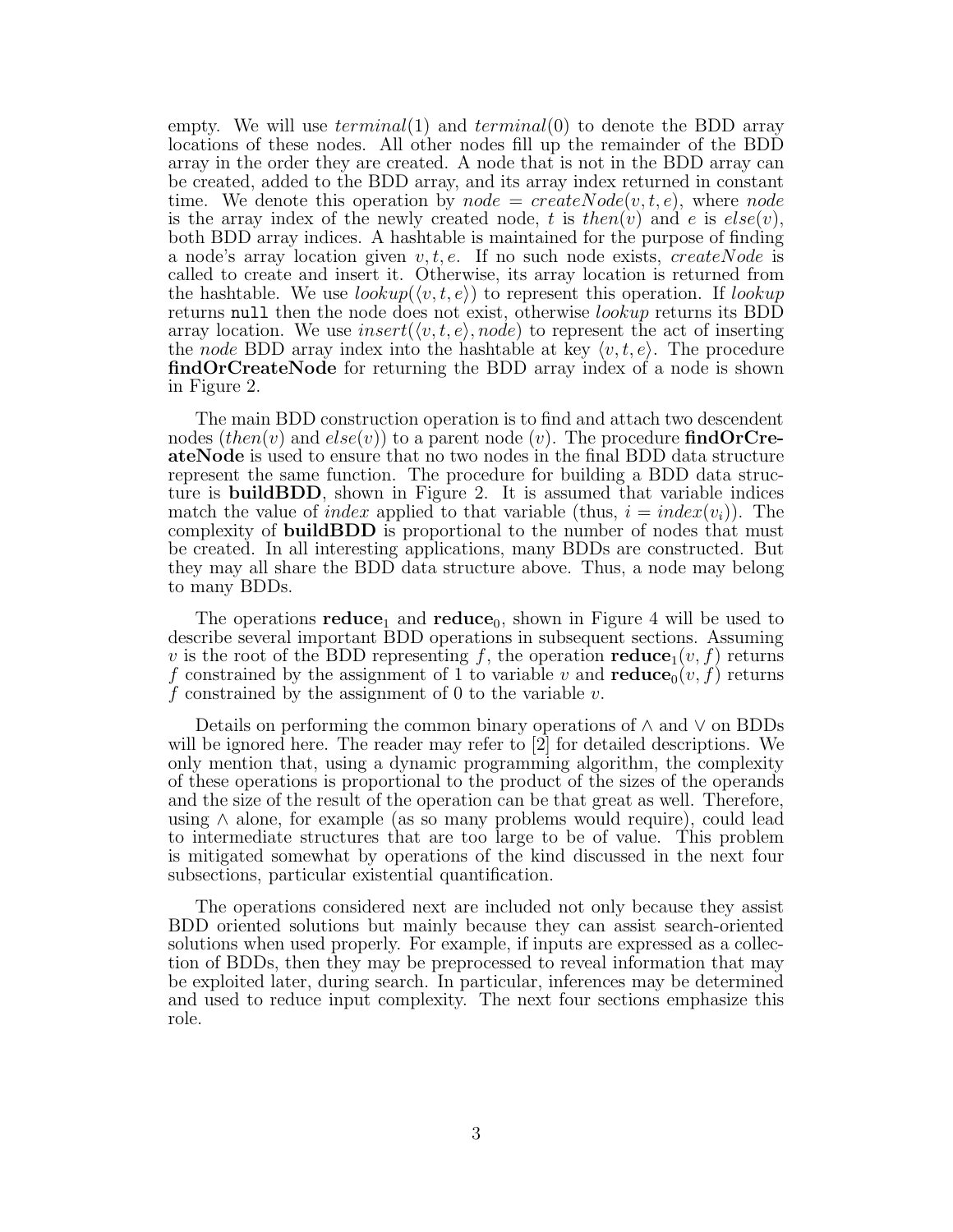## Algorithm 1.

findOrCreateNode  $(v, t, e)$ /\* *Input: variable label v*, Node *object indices* t and e \*/<br>/\* *Output: an array index of a* Node *object*  $\langle v, t, e \rangle$  \*/ /\* *Output: an array index of a* Node *object*  $\langle v, t, e \rangle$ If  $t == e$  then Return  $t$ . Set  $node \leftarrow lookup(\langle v, t, e \rangle).$ If  $node \neq null$  then Return node. Set  $node \leftarrow createNode(\langle v, t, e \rangle).$  $insert(\langle v, t, e \rangle, node).$ Return node.  $\Box$ 

Figure 2: Prodcedure for finding a node or creating and inserting it.

### Algorithm 2.

```
buildBDD (f, i)/* Input: Boolean function f, index i */
/* Output: root Node of BDD representing f */
    If f \Leftrightarrow 1 return terminal(1).
    If f \Leftrightarrow 0 return terminal(0).
    Set t \leftarrow \text{buildBDD}(f|_{v_i=1}, i+1).
    Set e \leftarrow \text{buildBDD}(f|_{v_i=0}, i+1).
    Return \textbf{findOrCreateNode}(v_i, t, e).
  \Box
```
Figure 3: Algorithm for building a BDD: invoked using **buildBDD** $(f,1)$ .

## Algorithm 3.

| $\textbf{reduce}_1\ (v,f)$             | reduce <sub>0</sub> $(v, f)$               |
|----------------------------------------|--------------------------------------------|
| $/*$ Input: variable v, BDD f<br>$*$ / | $\frac{1}{2}$ Input: variable v, BDD $f^*$ |
| * /<br>$/*$ Output: reduced BDD        | $/*$ Output: reduced BDD<br>$*$ /          |
| If $root(f) == v$ then                 | If $root(f) == v$ then                     |
| Return then $(root(f))$ .              | Return $else(root(f))$ .                   |
| Return $f$ .                           | Return $f$ .                               |
|                                        |                                            |

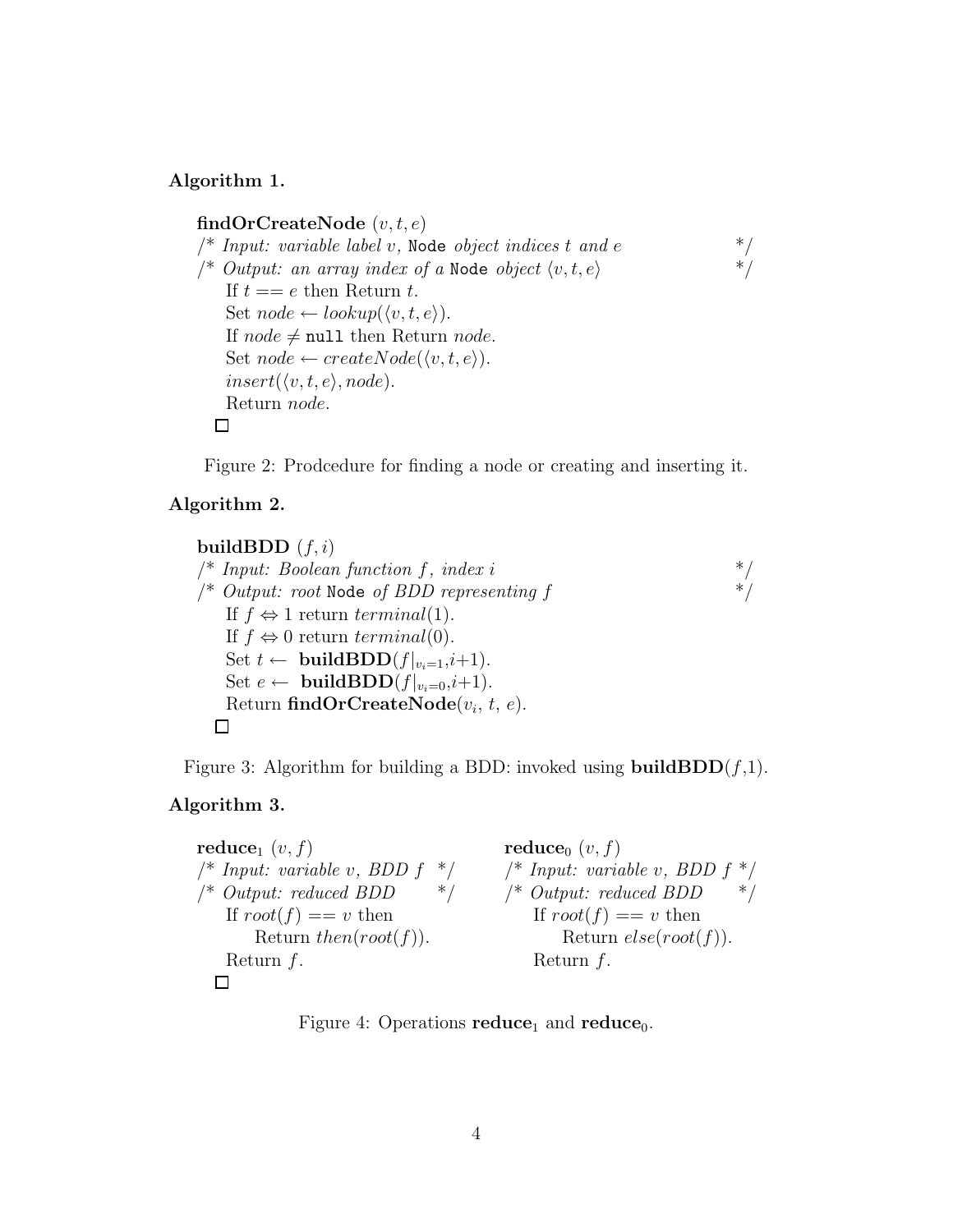#### Algorithm 4.

exQuant  $(f, v)$  $\frac{1}{2}$  *Input: BDD f, variable v* \*/ /\* *Output: BDD* f *with* v *existentially quantified away* \*/ If  $root(f) == v$  then Return  $then(root(f)) \vee else(root(f)).$ If  $index(v) > index(root(f))$  then Return 0. // If v is not in f do nothing Set  $h_{f_1} \leftarrow \textbf{exQuant}(then(root(f)), v).$ Let  $h_{f_0} \leftarrow \textbf{exQuant}(else(root(f)), v).$ If  $h_{f_0} = h_{f_1}$  then Return  $h_{f_1}$ . Return  $FindOrCreateNode(root(f), h_{f_1}, h_{f_0}).$  $\Box$ 

Figure 5: *Algorithm for existentially quantifying variable* v *away from BDD* f*. The* ∨ *denotes the "or" of BDDs.*

## 2.1 Existential Quantification

A Boolean function which can be written

$$
f(v, \vec{x}) = (v \wedge h_1(\vec{x})) \vee (\neg v \wedge h_2(\vec{x}))
$$

can be replaced by

$$
f(\vec{x}) = h_1(\vec{x}) \lor h_2(\vec{x})
$$

where  $\vec{x}$  is a list of one or more variables. There is a solution to  $f(\vec{x})$  if and only if there is a solution to  $f(v, \vec{x})$  so it is sufficient to solve  $f(\vec{x})$  to get a solution to  $f(v, \vec{x})$ . Obtaining  $f(\vec{x})$  from  $f(v, \vec{x})$  is known as *existentially quantifying* v *away from*  $f(v, \vec{x})$ . This operation is efficiently handled if  $f(v, \vec{x})$  is represented by a BDD. However, since most interesting BDD problems are formulated as a conjunction of functions, and therefore as conjunctions of BDDs, existentially quantifying away a variable  $v$  succeeds easily only when just one of the input  $BDDs$  contains  $v$ . Thus, this operation is typically used together with other BDD operations for maximum effectiveness. The algorithm for existential quantification is shown in Figure 5.

If inferences can be revealed in preprocessing they can be applied immediately to reduce input size and therefore reduce search complexity. Although existential quantification can, by itself, uncover inferences (see, for example, Figure 6), those same inferences are revealed during BDD construction if inference lists for each node are built and maintained. Therefore, a more effective use of existential quantification is in support of other operations, such as strengthening (see Section 2.5), to uncover those inferences that cannot be found during BDD construction or in tandem with ∧ to retard the growth of intermediate BDDs.

Existential quantification, if applied as a preprocessing step prior to search, can increase the number of choicepoints expanded per second but can increase the size of the search space. The increase in choicepoint speed is because existentially quantifying a variable away from the function has the same effect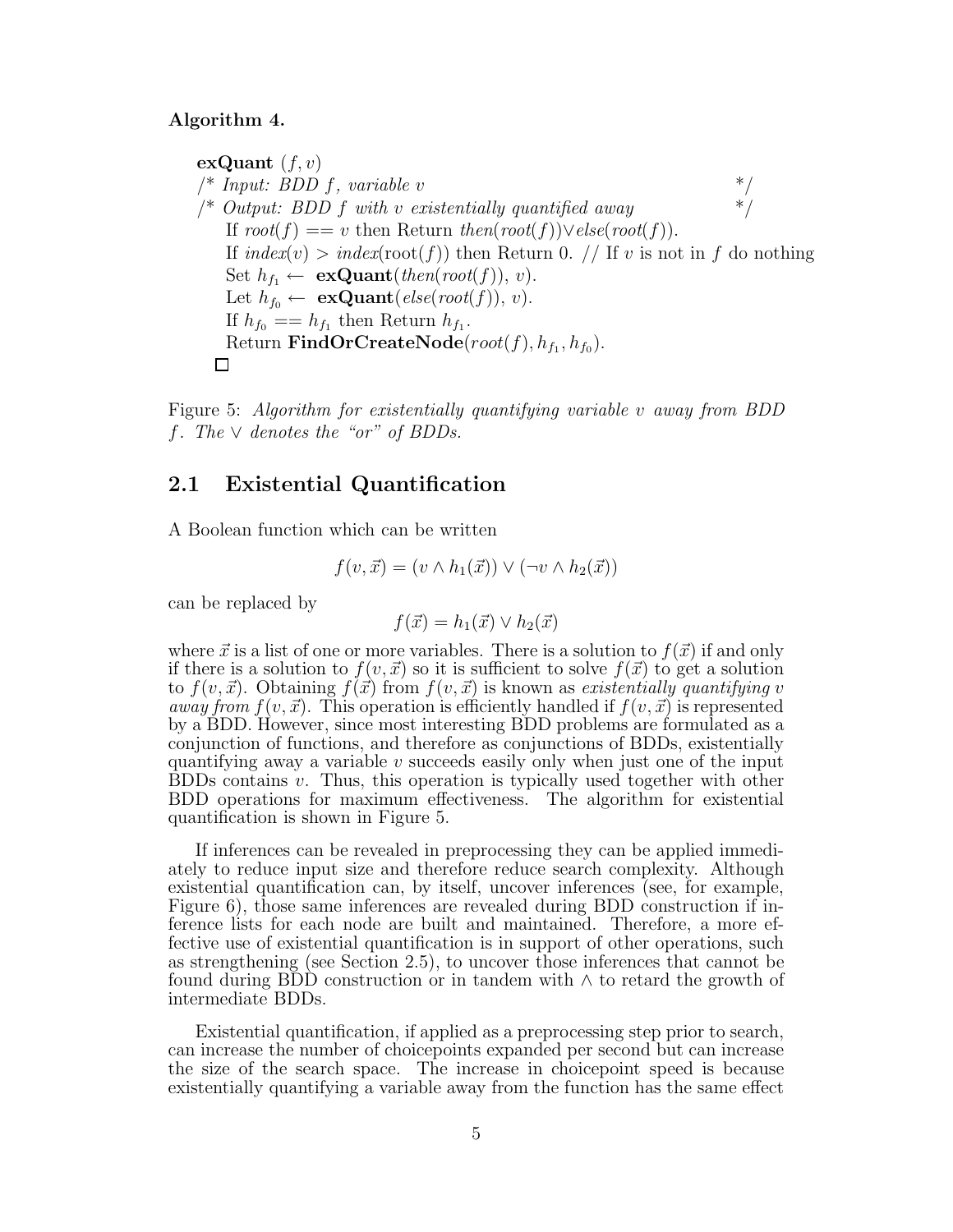as branching from a choicepoint in both directions. Then overhead is reduced by avoiding heuristic computations. However, search space size may increase since the elimination of a variable can cause subfunctions that had been linked only by that variable to become merged with the result that the distinction between the subfunctions becomes blurred. This is illustrated in Figure 7. The speedup can overcome the lost intelligence but it is sometimes better to turn it off.



Figure 6: Two examples of existentially quantifying a variable away from a function. Functions are represented as BDDs on the left. Variable  $v_3$  is existentially quantified away from the top BDD leaving 1, meaning that regardless of assignments given to variables  $v_1$  and  $v_2$  there is always an assignment to  $v_3$ which satisfies the function. Variable  $v_2$  is existentially quantified away from the bottom BDD leaving the inference  $v_1 = 1$ .

## 2.2 Reductions and Inferences

Consider the truth tables corresponding to two BDDs  $f$  and  $c$  over the union of variable sets of both f and c. Build a new BDD q with variable set no larger than the union of the variable sets of  $f$  and  $c$  and with a truth table such that on rows which c maps to 1 q maps to the same value that f maps to, and on other rows g maps to any value, independent of  $f$ . It should be clear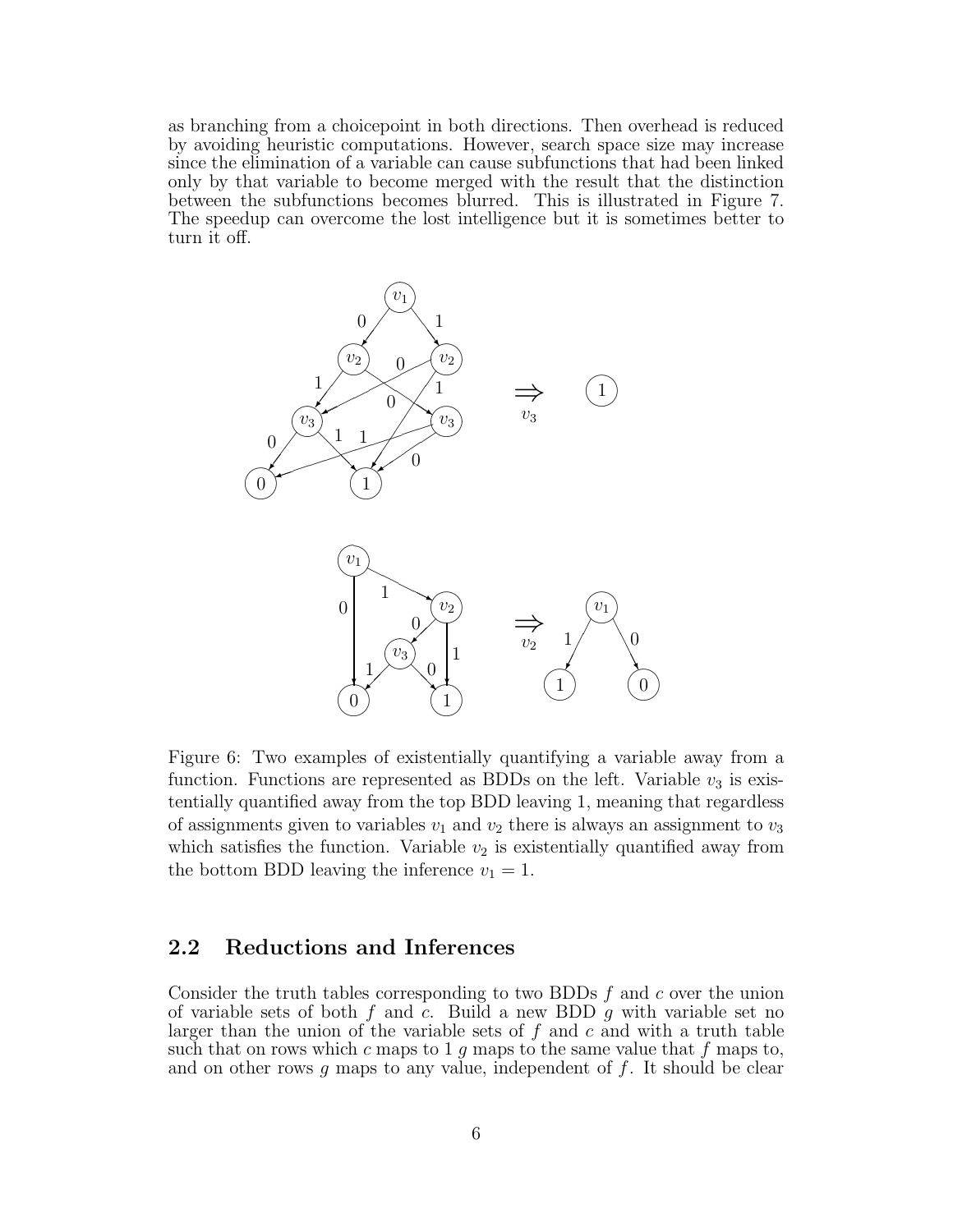

Figure 7: Existential quantification can cause blurring of functional relationships. The top function is seen to separate variables  $v_6$ ,  $v_7$ , and  $v_8$  from  $v_3$ ,  $v_4$ , and  $v_5$  if  $v_2$  is chosen during search first. Existentially quantifying  $v_2$  away from the top function before search results in the bottom function in which no such separation is immediately evident. Without existential quantification the assignment  $v_1 = 0$ ,  $v_2 = 1$ ,  $v_3 = 1$  reveals the inference  $v_4 = 1$ . With existential quantification the assignment must be augmented with  $v_7 = 0$  and  $v_8 = 0$  (but  $v_2$  is no longer necessary) to get the same inference.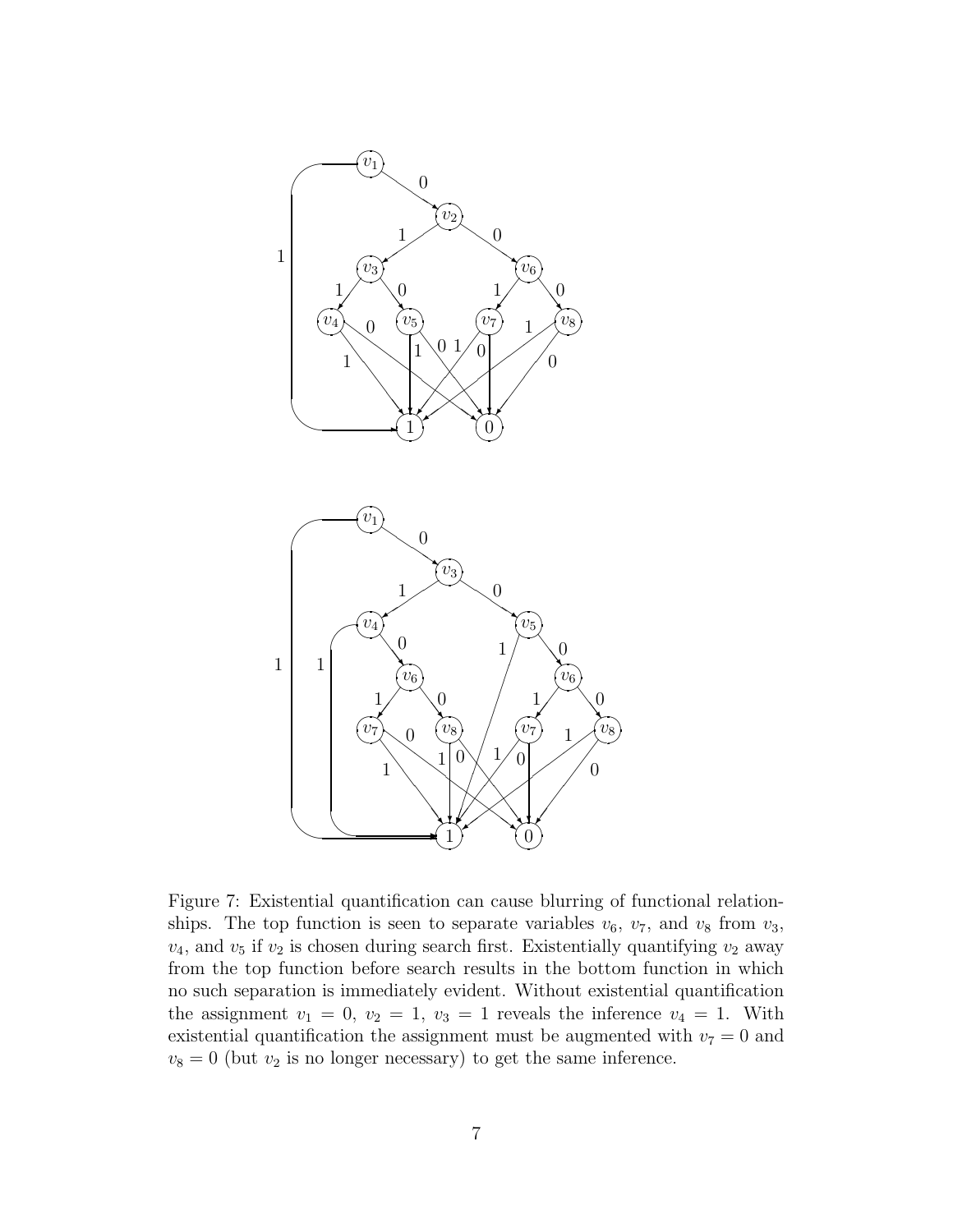that  $f \wedge c$  and  $g \wedge c$  are identical so g can replace f in a collection of BDDs without changing its solution space.

There are at least three reasons why this might be done. The superficial reason is that  $g$  can be made smaller than  $f$ . A more important reason is that inferences can be discovered. The third reason is that BDDs can be removed from the collection without loss. Consider, for example, BDDs representing functions

$$
f = (v_1 \lor \neg v_2 \lor v_3) \land (\neg v_1 \lor v_2)
$$
 and  

$$
c = (v_1 \lor \neg v_2).
$$

Let a truth table row be represented by a 0-1 vector which reflects assignments of variables indexed in increasing order from left to right. Let  $g$  have the same truth table as f except for row  $\langle 011 \rangle$  which c maps to 0 and g maps to 1. Then  $g = (v_1 \leftrightarrow v_2)$  and  $f \wedge c$  is the same as  $g \wedge c$  but g is smaller than f. As an example of discovering inferences consider

$$
f = (v_1 \rightarrow v_2) \land (\neg v_1 \rightarrow (\neg v_3 \land v_4))
$$
 and  

$$
c = (v_1 \lor v_3).
$$

Let g have the same truth table as f except g maps rows  $\langle 0001 \rangle$  and  $\langle 0101 \rangle$ to 0, as does c. Then  $g = (v_1) \wedge (v_2)$  which reveals two inferences. The BDDs for  $f, c$ , and  $g$  of this example are shown in Figure 9. The example showing BDD elimination is deferred to Theorem 1, Section 2.4.

Clearly, there are numerous strategies for creating  $g$  from  $f$  and  $c$  and replacing f with g. An obvious one is to have g and c map the same rows to 0. This strategy, which we will call zero-restrict, turns out to have weaknesses. Its obvious dual, which has  $g$  map to 1 all rows that  $c$  maps to 0, is no better. For example, applying zero-restrict to f and c of Figure 11 produces  $g =$  $\neg v_3 \wedge (v_1 \vee (\neg v_1 \wedge \neg v_2))$  instead of the inference  $g = \neg v_3$  which is obtained from a more intelligent replacement strategy. The alternative approach, one of many possible ones, judiciously chooses some rows of g to map to 1 and others to map to 0 so that g's truth table reflects a logic pattern that generates inferences. The truth table of c has many 0 rows and this is exploited. Specifically,  $c$  maps rows  $\langle 010 \rangle$ ,  $\langle 011 \rangle$ ,  $\langle 101 \rangle$ , and  $\langle 111 \rangle$  to 0. The more intelligent strategy lets g map rows  $\langle 011 \rangle$  and  $\langle 111 \rangle$  to 0 and rows  $\langle 010 \rangle$  and  $\langle 101 \rangle$  to 1. Then  $g = \neg v_3$ .

Improved replacement strategies might target particular truth table patterns, for example equivalences, or they might aim for inference discovery. Since there is more freedom to manipulate  $q$  if the truth table of  $c$  has many zeros, it is important to choose  $c$  as carefully as the replacement strategy. This is illustrated by the examples of Figure 10 and Figure 11 where, in the first case, no inference is generated but after  $f$  and  $c$  are swapped an inference is generated. The next two sections show two replacement strategies that are among the more commonly used.

#### 2.3 Restrict

The original version of restrict is what we call zero-restrict above. That is, the original version of restrict is intended to remove paths to  $terminal(1)$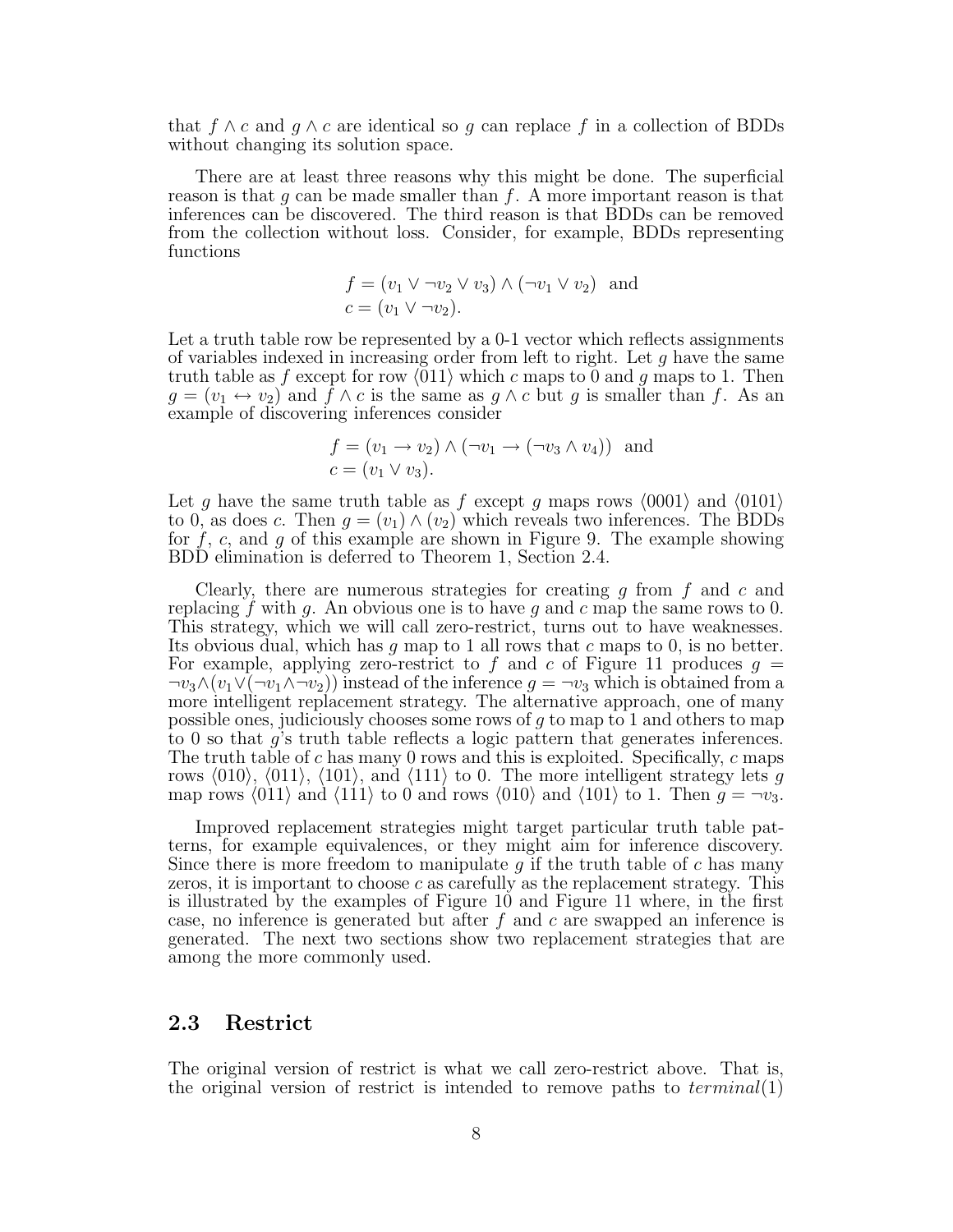#### Algorithm 5.

restrict  $(f, c)$  $\frac{1}{2}$  *Input: BDD f, BDD c* \*/  $\frac{1}{2}$  *(\* Output: BDD f restricted by c* \*/ If c or f is terminal(1) or if f is terminal(0) return f. If  $c == \neg f$  return terminal(0). If  $c == f$  return terminal(1).  $\frac{1}{\sqrt{2}}$  f and c have a non-trivial relationship Set  $v_f \leftarrow root(f)$ . //  $v_f$  is a variable Set  $v_c \leftarrow root(c)$ . //  $v_c$  is a variable If  $index(v_f) > index(v_c)$  return **restrict** $(f, \textbf{exQuant}(c, v_c))$ . If  $reduce_0(v_f, c)$  is  $terminal(0)$  then Return restrict(reduce<sub>1</sub> $(v_f, f)$ , reduce<sub>1</sub> $(v_f, c)$ ). If  $reduce_1(v_f, c)$  is  $terminal(0)$  then Return **restrict**(**reduce**<sub>0</sub> $(v_f, f)$ , **reduce**<sub>0</sub> $(v_f, c)$ ). Set  $h_{f_1} \leftarrow \text{ restrict}(\text{reduce}_1(v_f, f), \text{reduce}_1(v_f, c)).$ Set  $h_{f_0} \leftarrow \text{ restrict}(\text{reduce}_0(v_f, f), \text{reduce}_0(v_f, c)).$ If  $h_{f_1} == h_{f_0}$  then Return  $h_{f_1}$ . Return  $\mathbf{findOrCreateNode}(v_f, h_{f_1}, h_{f_0}).$  $\Box$ 

Figure 8: Algorithm for restricting a BDD  $f$  by a BDD  $c$ .

from  $f$  that are made irrelevant by  $c$ . The idea was introduced in [5]. In this monograph we present our own version which is implemented as Algorithm 5 of Figure 8. We use symbol to denote the restrict operator. Then  $q = f\;c$  is the result of zero-restrict after all variables in  $c$  that are not in  $f$  are existentially quantified away from c. Figures 9 to 11 show examples that were referenced in the previous section.

Procedure restrict is similar to a procedure called generalized co-factor (gcf) or constrain (see Section 2.4 for a description). Both restrict( $f, c$ ) and gcf(f, c) agree with f *on interpretations where* c *is satisfied*, but are generally somehow simpler than  $f$ . Procedure restrict can be useful in preprocessing because the BDDs produced from it can never be larger than the BDDs they replace.

On the negative side, it can, in odd cases, cause a garbling of local information. Although restrict may reveal some of the inferences that strengthening would (see below), it can still cause the number of search choicepoints to increase. Both these issues are related: restrict can spread an inference that is evident in one BDD over multiple BDDs (see Figure 12 for an example).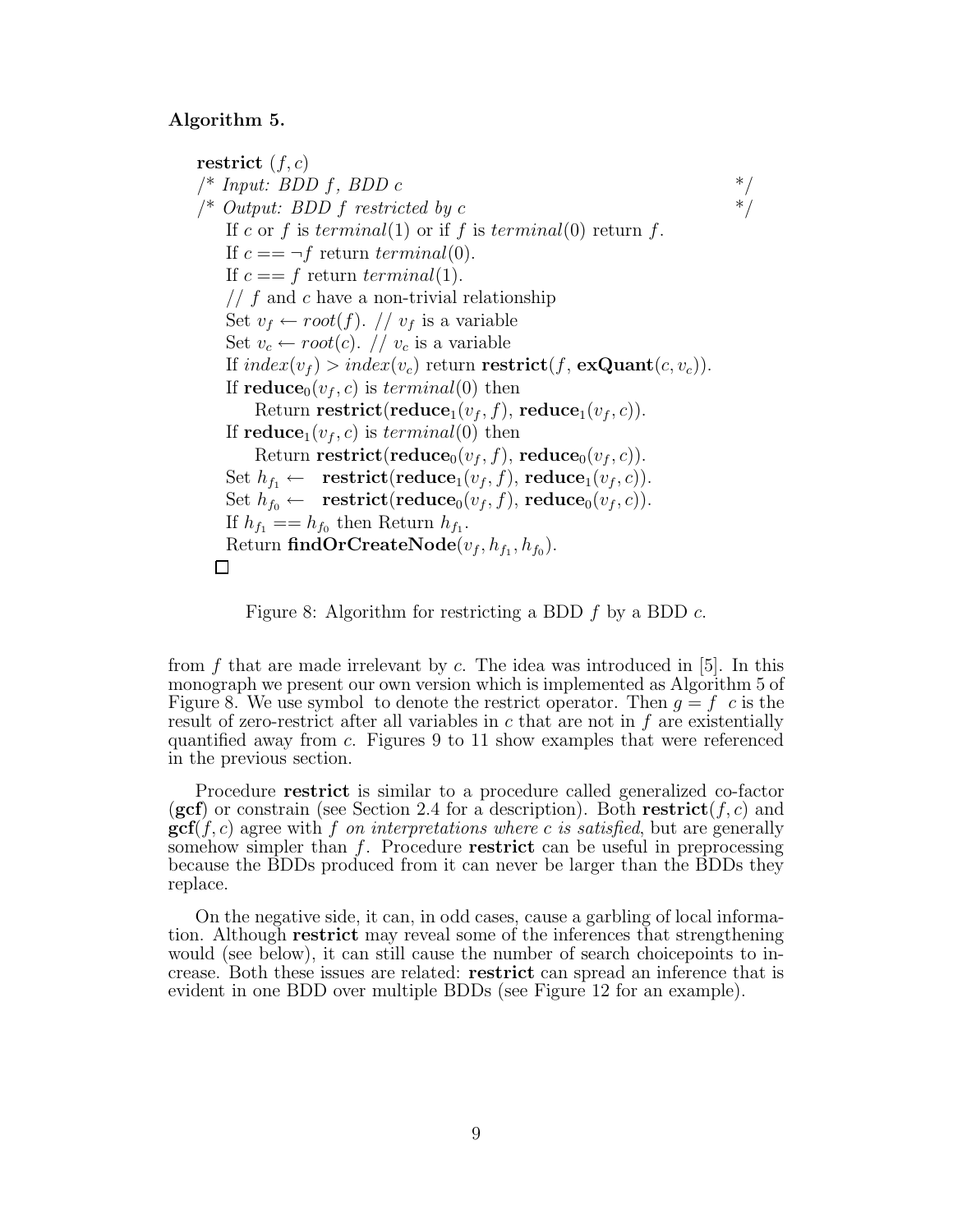

Figure 9: A call to  $\text{restrict}(f, c)$  returns the BDD g shown on the right. In this case inferences  $v_1 = 1$  and  $v_2 = 1$  are revealed. The symbol denotes the operation.



Figure 10: A call to **restrict** $(f, c)$  results in no change.



Figure 11: Reversing the roles of f and c in Figure 10, a call to  $\text{restrict}(f, c)$ results in the inference  $g = \neg v_3$  as shown on the right. In this case, the large number of 0 truth table rows for c was exploited to advantage.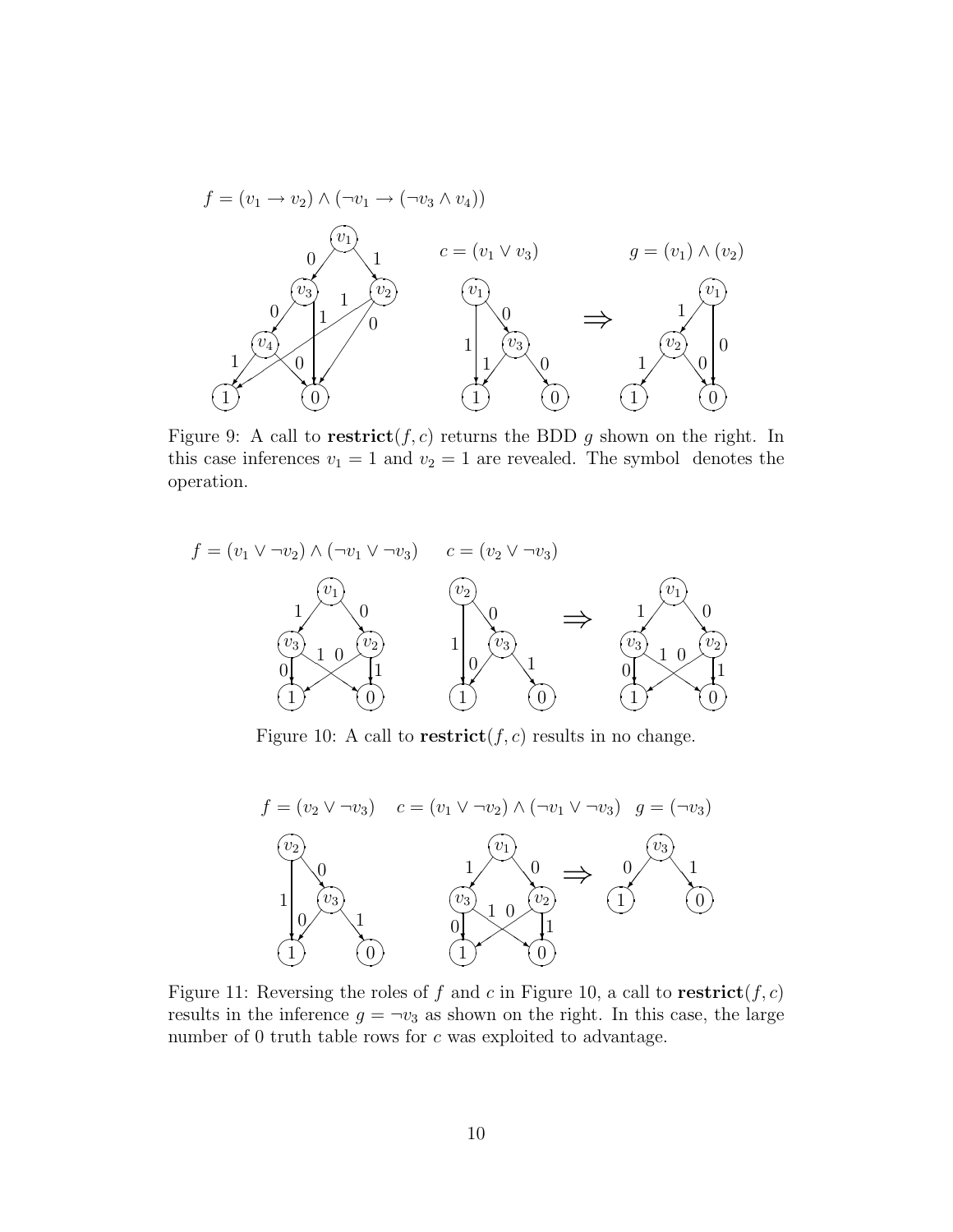

Figure 12: A call to **restrict** $(f, c)$  spreads an inference that is evident in one BDD over multiple BDDs. If  $v_3$  is assigned 0 in f then  $v_1 = 0$  and  $v_2 = 0$ are inferred. After replacing f with  $g = \text{restrict}(f, c)$ , to get the inference  $v_2 = 0$  from the choice  $v_3 = 0$ , visit c to get  $v_1 = 0$  and then g to get  $v_2 = 0$ . Thus, restrict can increase work if not used properly. In this case, restricting in the reverse direction leads to a better result.

## 2.4 Generalized Co-factor

The *generalized co-factor* operation, also known as *constrain*, is denoted here by | and implemented as  $\gcd$  in Figure 13 as Algorithm 6. It takes BDDs f and c as input and produces  $g = f/c$  by *sibling substitution*. BDD g may be larger or smaller than f but, more importantly, systematic use of this operation can result in the elimination of BDDs from a collection. Unfortunately, by definition, the result of this operation depends on the underlying BDD variable ordering so it cannot be regarded as a logical operation. It was introduced in  $|6|$ .

BDD  $g$  is a generalized co-factor of  $f$  and  $c$  if for any truth assignment t,  $g(t)$  has the same value as  $f(t')$  where t' is the "nearest" truth assignment to t that maps  $c$  to 1. The notion of "nearest" truth assignment depends on a permutation  $\pi$  of the numbers  $1, 2, \ldots, n$  which states the variable ordering of the input BDDs. Represent a truth assignment to  $n$  variables as a vector in  $\{0,1\}$ <sup>n</sup> and, for truth assignment t, let  $t_i$  denote the i<sup>th</sup> bit of the vector representing t. Then the distance between two truth assignments  $t'$  and  $t''$ is defined as  $\sum_{i=1}^{n} 2^{n-i}(t'_{\pi_i} \oplus t''_{\pi_i})$  $\binom{n}{\pi_i}$ . One pair of assignments is nearer to each other than another pair if the distance between that pair is less. It should be evident that distances between pairs are unique for each pair.

For example, Figure 14 shows BDDs  $f$  and  $c$  under the variable ordering given by  $\pi = \langle 1, 2, 3, 4 \rangle$ . For assignment vectors  $\langle * \ast 01 \rangle$ ,  $\langle * \ast 10 \rangle$ ,  $\langle * \ast 11 \rangle$ (where \* is a wildcard meaning 0 or 1),  $\operatorname{gcf}(f, c)$ , shown as the BDD at the bottom of Figure 14, agrees with  $f$  since those assignments cause  $c$  to evaluate to 1. The closest assignment to  $(0000)$ ,  $(0100)$ ,  $(1000)$ , and  $(1100)$  causing c to evaluate to 1 is  $(0001)$ .  $(0101)$ ,  $(1001)$ , and  $(1101)$ , respectively. On all these inputs  $\gcd(f, c)$  has value 1, which the reader can check in Figure 14.

The following expresses the main property of | that makes it useful.

**Theorem 1.** *Given BDDs*  $f_1, ..., f_k$ *, for any*  $1 \leq i \leq k$ *,*  $f_1 \wedge f_2 \wedge ... \wedge f_k$ *is satisfiable if and only if*  $(f_1|f_i) \wedge ... \wedge (f_{i-1}|f_i) \wedge (f_{i+1}|f_i) \wedge ... \wedge (f_k|f_i)$  *is*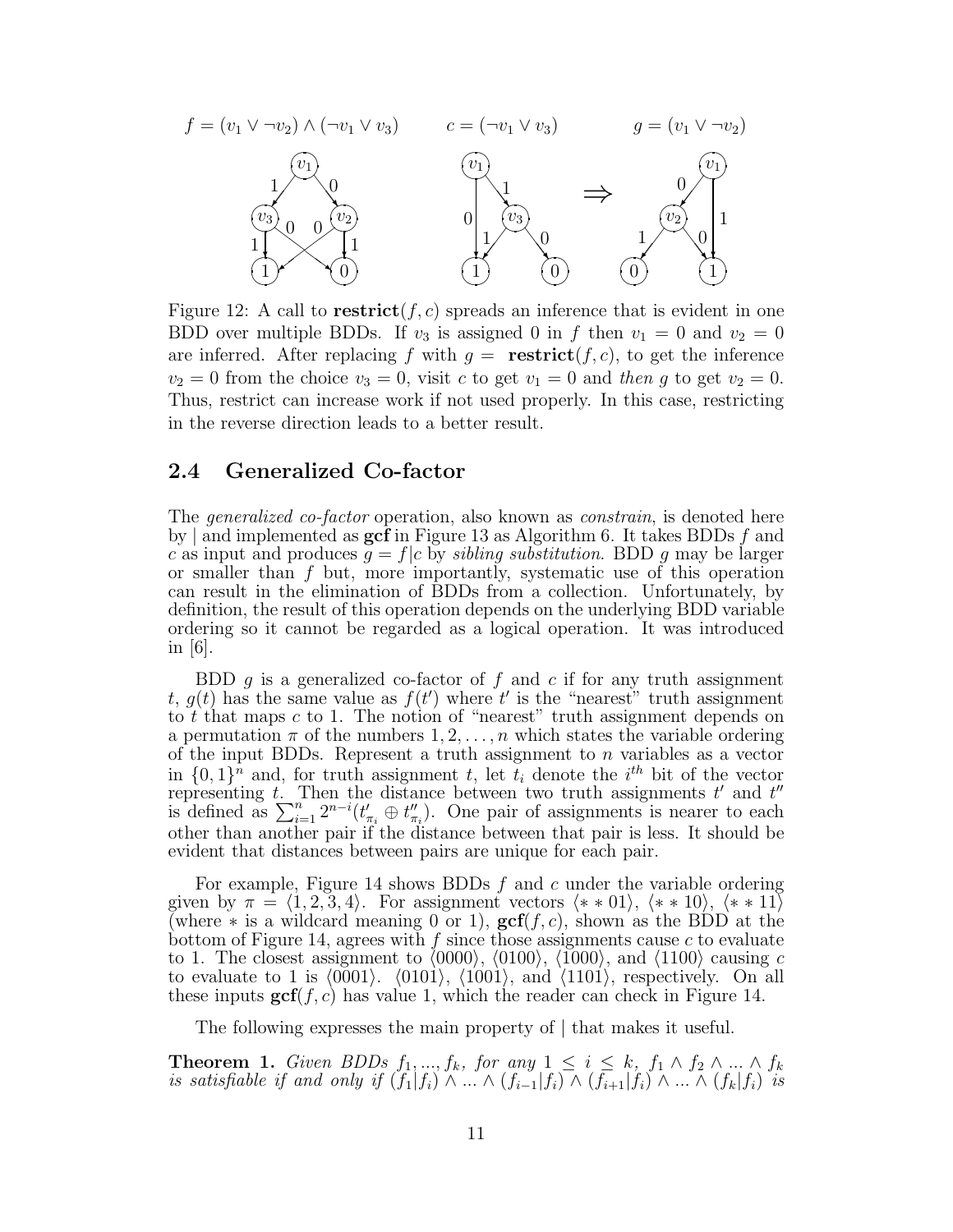#### Algorithm 6.

 $\gcd(f, c)$  $\frac{1}{2}$  *Input: BDD f, BDD c* \*/  $\frac{1}{2}$  /\* *Output: greatest co-factor of f by c* \*/ If  $f = \text{terminal}(0)$  or  $c = \text{terminal}(0)$  return  $\text{terminal}(0)$ . If  $c == terminal(1)$  or  $f == terminal(1)$  return f. Set  $v_m \leftarrow index^{-1}(\min\{index(root(c)), index(root(f))\}).$ //  $v_m$  is the top variable of f and c If  $\text{reduce}_0(v_m, c) == terminal(0)$  then Return  $\text{gcf}(\text{reduce}_1(v_m, f), \text{reduce}_1(v_m, c)).$ If  $\text{reduce}_1(v_m, c) == terminal(0)$  then Return  $\text{gcf}(\text{reduce}_0(v_c, f), \text{reduce}_0(v_c, c)).$ Set  $h_1 \leftarrow \textbf{gcf}(\textbf{reduce}_1(v_m, f), \textbf{reduce}_1(v_m, c)).$ Set  $h_0 \leftarrow \textbf{gcf}(\textbf{reduce}_0(v_m, f), \textbf{reduce}_0(v_m, c)).$ If  $h_1 == h_0$  then Return  $h_1$ . Return FindOrCreateNode $(v_m, h_1, h_0)$ .  $\Box$ 



*satisfiable. Moreover, any assignment satisfying the latter can be mapped to an assignment that satisfies*  $f_1 \wedge ... \wedge f_k$ .

*Proof.* If we show

$$
(f_1|f_i) \wedge \ldots \wedge (f_{i-1}|f_i) \wedge (f_{i+1}|f_i) \wedge \ldots \wedge (f_k|f_i)
$$
 (1)

is satisfiable if and only if

$$
(f_1|f_i) \wedge \cdots \wedge (f_{i-1}|f_i) \wedge (f_{i+1}|f_i) \wedge \cdots \wedge (f_k|f_i) \wedge f_i \qquad (2)
$$

is satisfiable then, since (2) is equivalent to  $f_1 \wedge \ldots \wedge f_k$ , the first part of the theorem will be proved. Suppose  $(2)$  is satisfied by truth assignment t. That t represents a truth table row that  $f_i$  maps to 1. Clearly that assignment also satisfies (1). Suppose no assignment satisfies (2). Then all assignments for which  $f_i$  maps to 1 do not satisfy (1) since otherwise (2) would be satisfied by any that do. We only need to consider truth assignments t which  $f_i$  maps to 0. Each  $(f_j|f_i)$  in (1) and (2) maps to the same value that  $f_j$  maps the "nearest" truth assignment, say r, to t that satisfies  $f_i$ . But r cannot satisfy (2) because it cannot satisfy (1) by the argument above. Hence, there is no truth assignment falsifying  $f_i$  but satisfying (1) so the first part is proved.

For the second part, observe that any truth assignment that satisfies (1) and (2) also satifies  $f_i \wedge \ldots \wedge f_k$  so we only need to consider assignments t that satisfy (1) but not (2). In that case, by construction of  $(f_j|f_i)$ , the assignment that is "nearest" to t and satisfies  $f_i$  also satisfies  $(f_j|f_i)$ . That assignment satisfies  $f_1 \wedge \ldots \wedge f_k$ .  $\Box$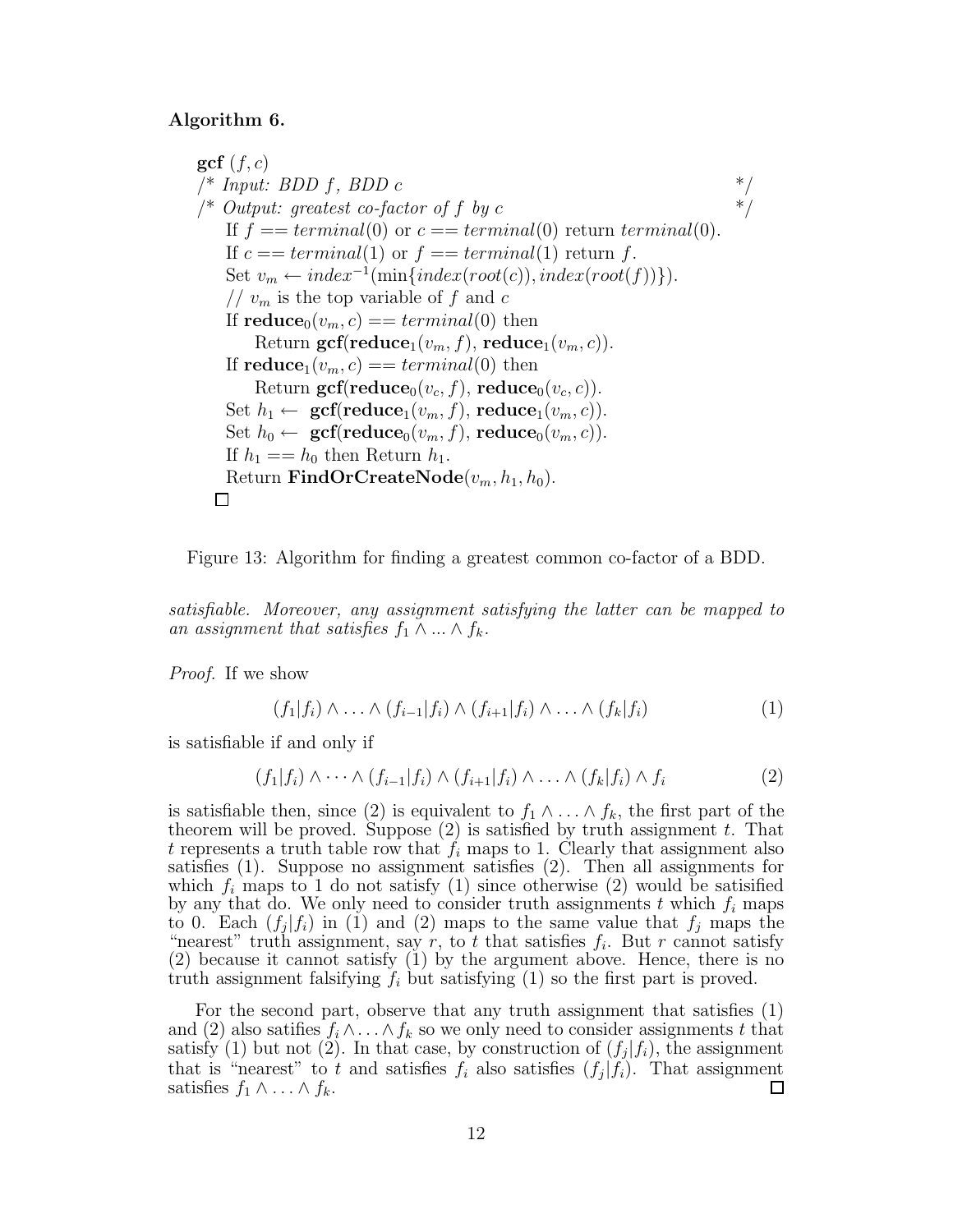This means that, for the purposes of a solver, generalized co-factoring can be used to eliminate one of the BDDs among a given conjoined set of BDDs: the solver finds an assignment satisfying  $\mathbf{gcf}(f_1, f_i) \wedge ... \wedge \mathbf{gcf}(f_k, f_i)$  and then extends the assignment to satisfy  $f_i$ , otherwise the solver reports that the instance has no solution. However, unlike restrict, generalized co-factoring cannot by itself reduce the number of variables in a given collection of BDDs. Other properties of the **gcf** operation, all of which are easy to show, are:

- 1.  $f = c \wedge \text{gcf}(f, c) \vee \neg c \wedge \text{gcf}(f, \neg c)$ .
- 2.  $\gcd(\gcd(f, q), c) = \gcd(f, q \wedge c)$ .
- 3. gcf(f  $\wedge$  q, c) = gcf(f, c) $\wedge$  gcf(q, c).
- 4.  $\operatorname{gcf}(f \wedge c, c) = \operatorname{gcf}(f, c)$ .
- 5. gcf $(f \wedge q, c) = \text{gcf}(f, c) \wedge \text{gcf}(q, c)$ .
- 6. gcf(f  $\lor$  q, c) = gcf(f, c) $\lor$  gcf(q, c).
- 7. gcf(f  $\vee \neg c, c$ ) = gcf(f, c).
- 8.  $\gcd(\neg f, c) = \neg \gcd(f, c)$ .
- 9. If c and f have no variables in common and c is satisfiable then  $\gcd(f, c)$  = f.

Care must be taken when co-factoring in "both" directions (exchanging f for c). For example,  $f \wedge g \wedge h$  cannot be replaced by  $(g|f) \wedge (f|g) \wedge h$  since the former may be unsatisfiable when the latter is satisfiable.

Examples of the application of gcf are shown in Figures 14 and 15. Figure 14 illustrates the possibility of increasing BDD size. Figure 15 presents the same example after swapping  $v_1$  and  $v_3$  under the same variable ordering and shows that the result produced by  $\gcd$  is sensitive to variable ordering. Observe that the functions produced by **gcf** in both figures have different values under the assignment  $v_1 = 1$ ,  $v_2 = 1$ , and  $v_3 = 0$ . Thus, the function returned by gcf depends on the variable ordering as well.

## 2.5 Strengthen

This binary operation on BDDs helps reveal inferences that are missed by **restrict** due to its sensitivity to variable ordering. Given two BDDs,  $b_1$  and  $b_2$ , strengthening conjoins  $b_1$  with the *projection* of  $b_2$  onto the variables of  $b_1$ : that is,  $\tilde{b}_1 \wedge \exists \vec{v} \tilde{b}_2$ , where  $\vec{v}$  is the set of variables appearing in  $b_2$  but not in  $b_1$ . Strengthening each  $b_i$  against all other  $b_j$ s sometimes reveals additional inferences or equivalences. Algorithm strengthen is shown in Figure 16. Figure 17 shows an example.

Strengthening provides a way to pass important information from one BDD to another without causing a size explosion. No size explosion can occur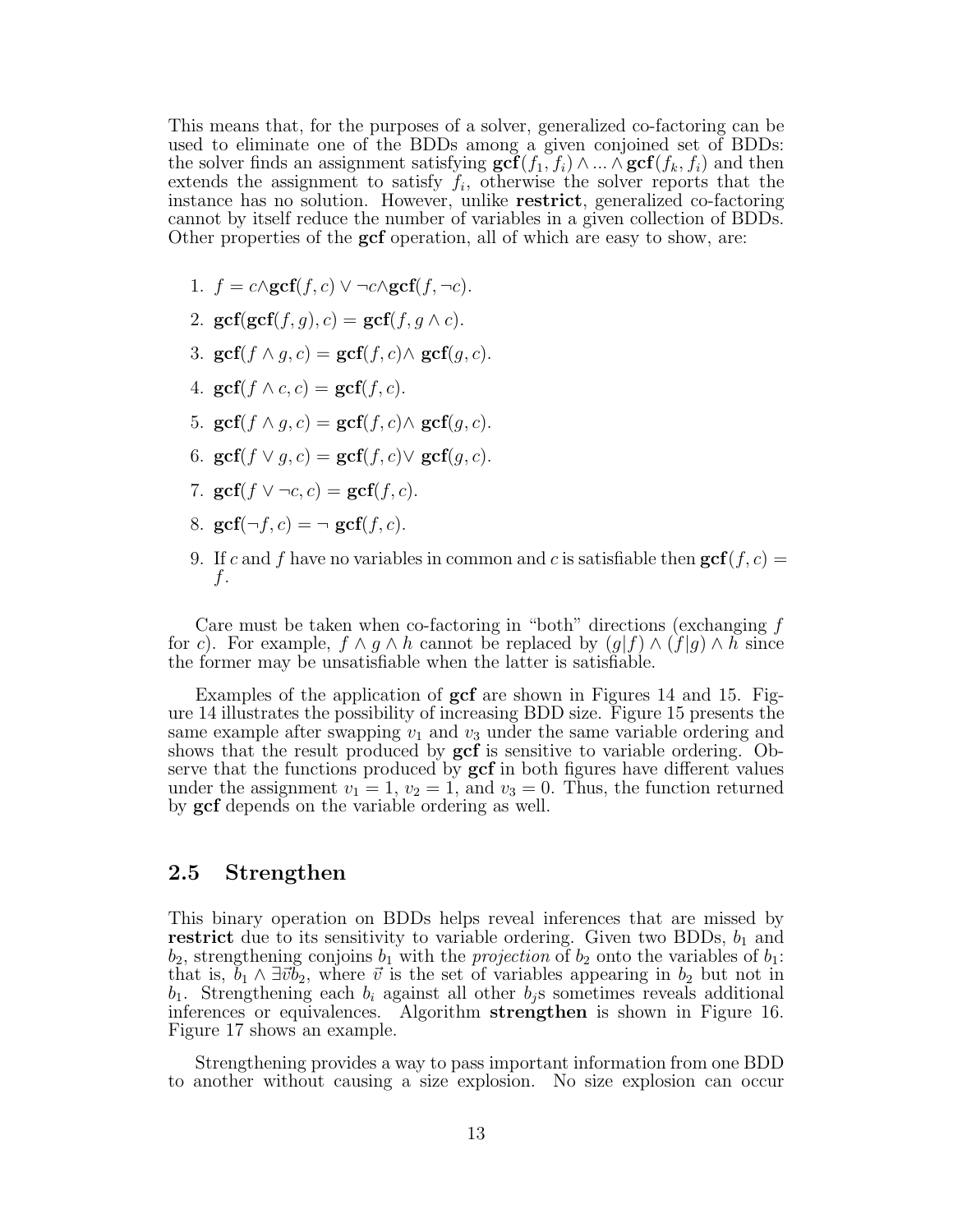

Figure 14: Generalized co-factor operation on  $f$  and  $c$  as shown. In this case the result is more complicated than f. The variable ordering is  $v_1 < v_2 < v_3$ .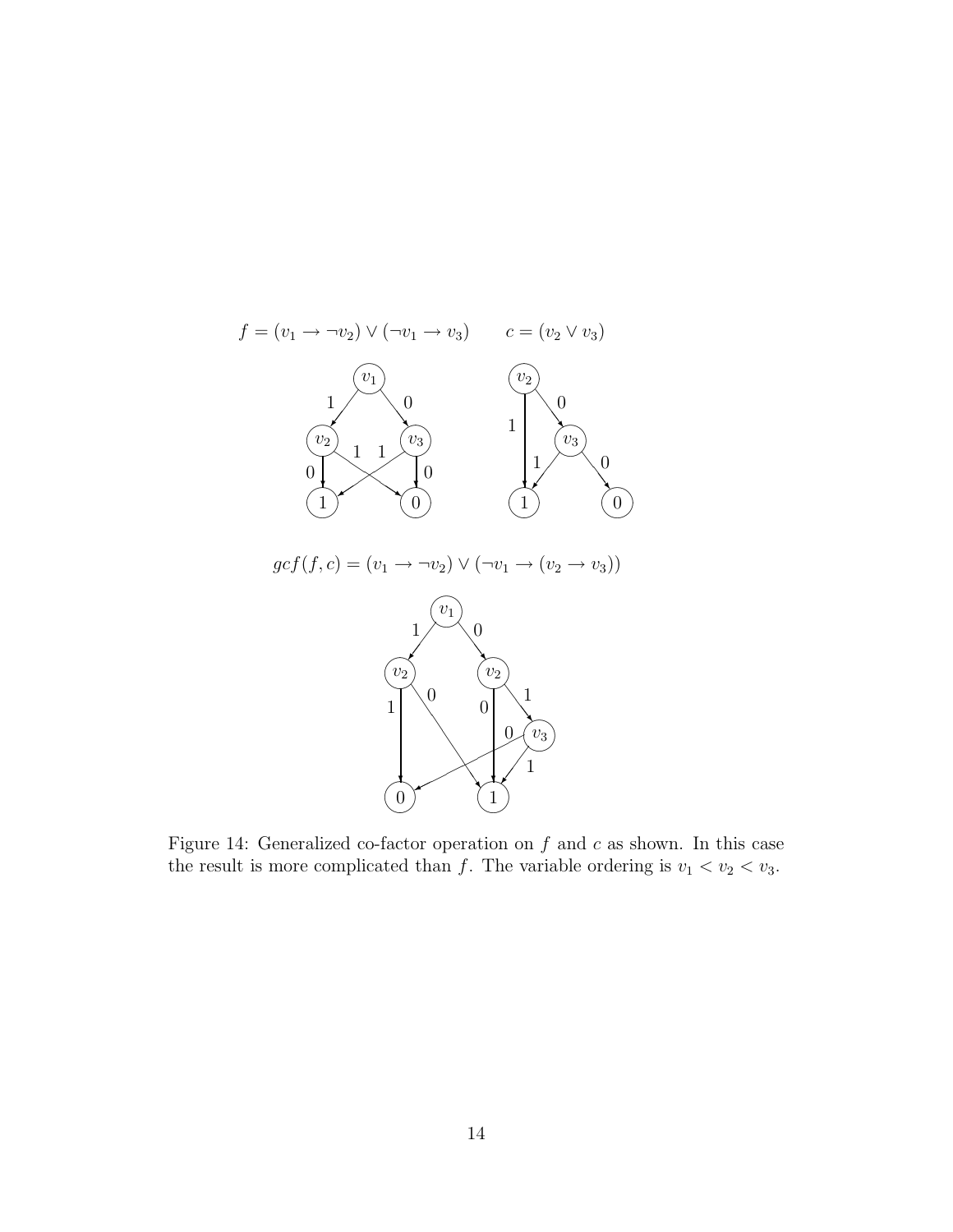

Figure 15: Generalized co-factor operation on the same  $f$  and  $c$  of Figure 14 and with the same variable ordering but with  $v_1$  and  $v_3$  swapped. In this case the result is less complicated than f and the assignment  $\{v_1, v_2\}$  causes the output of gcf in this figure to have value 1 whereas the output of gcf in Figure 14 has value 0 under the same assignment.

### Algorithm 7.

```
Strengthen (b_1, b_2)/* Input: BDD b_1, BDD b_2 */<br>/* Output: BDD b_1 strengthened by b_2 */
\frac{1}{2} Output: BDD b_1 strengthened by b_2Set \vec{x} \leftarrow \{x : x \in b_2, x \notin b_1\}.Repeat the following for all x \in \vec{x}:
         Set b_2 \leftarrow \textbf{exQuant}(b_2, x).
     Return b_1 \wedge b_2.
   \Box
```
Figure 16: Algorithm for strengthening a BDD by another.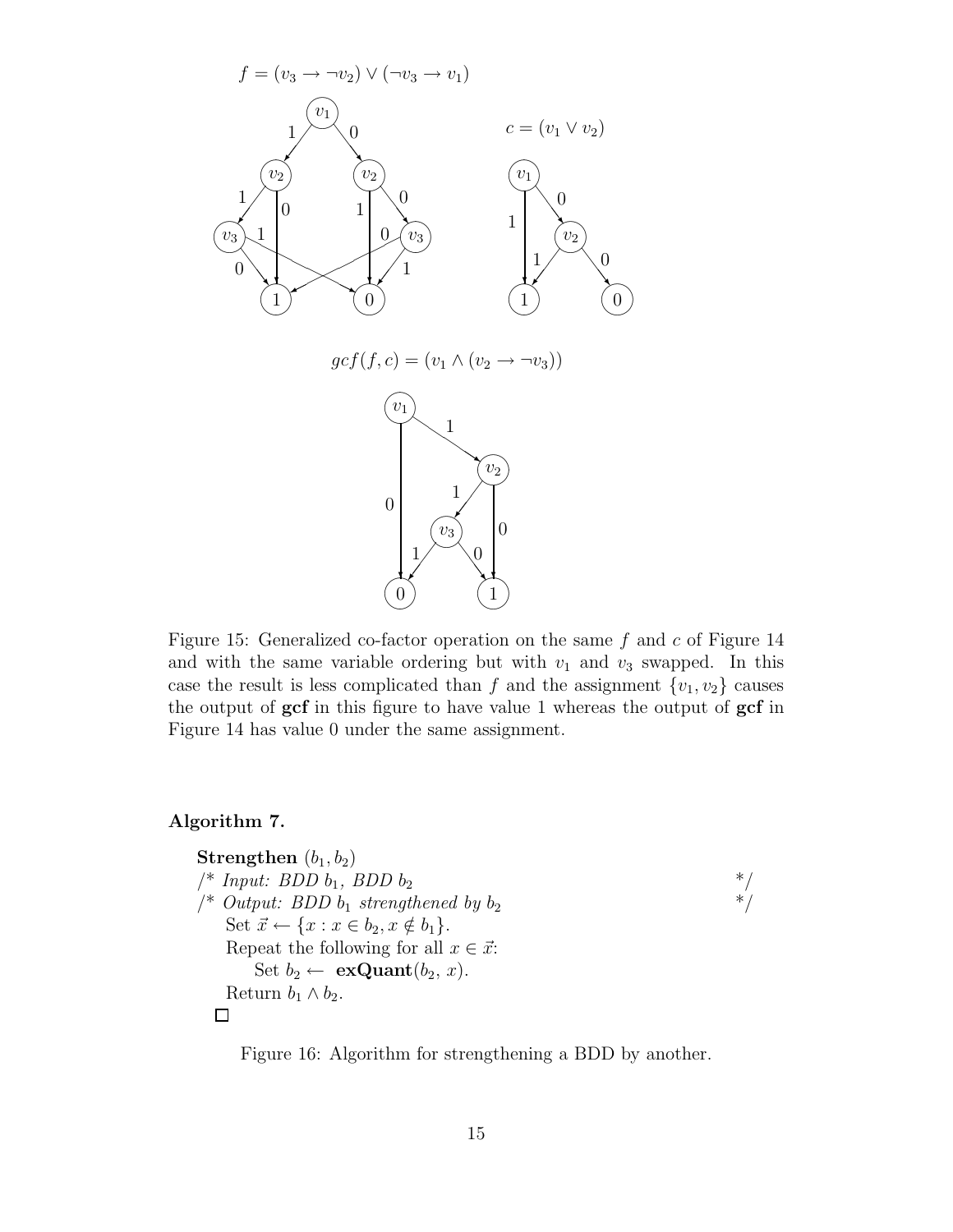because, before  $b_1$  is conjoined with  $b_2$ , all variables in  $b_2$  that don't occur in  $b_1$  are existentially quantified away. If an inference (of the form  $v = 1$ ,  $v = 0, v = w$ , or  $v = \neg w$ ) exists due to just two BDDs, then strengthening those BDDs against each other (pairwise) can *move* those inferences, even if originally spread across both BDDs, to one of the BDDs. Because strengthen shares information between BDDs, it can be thought of as sharing intelligence and *strengthening* the relationships between functions; the added intelligence in these strengthened functions can be exploited by a smart search heuristic. We have found that **strengthen** usually decreases the number of choicepoints when a particular search heuristic is employed, but sometimes it causes more choicepoints. We believe this is due to the delicate nature of some problems where duplicating information in the BDDs leads the heuristic astray.



**Strengthening example:** Existentially quantify  $v_1$  away from  $b_2$ ...



Figure 17: ...then conjoin the two BDDs. Inference  $v_3 = 0$  is revealed.

Procedure strengthen may be applied to CNF formulas and in this case it is the same as applying Davis-Putnam resolution selectively on some of the clauses. When used on more complex functions it is clearer how to use it effectively as the clauses being resolved are grouped with some meaning. Evidence for this comes from Bounded Model Checking examples.

We close this section by mentioning that for some classes of problems resolution has polynomial complexity while strictly BDD manipulations require exponential time and for other classes of problems resolution has exponential complexity while BDD manipulations require polynomial time.